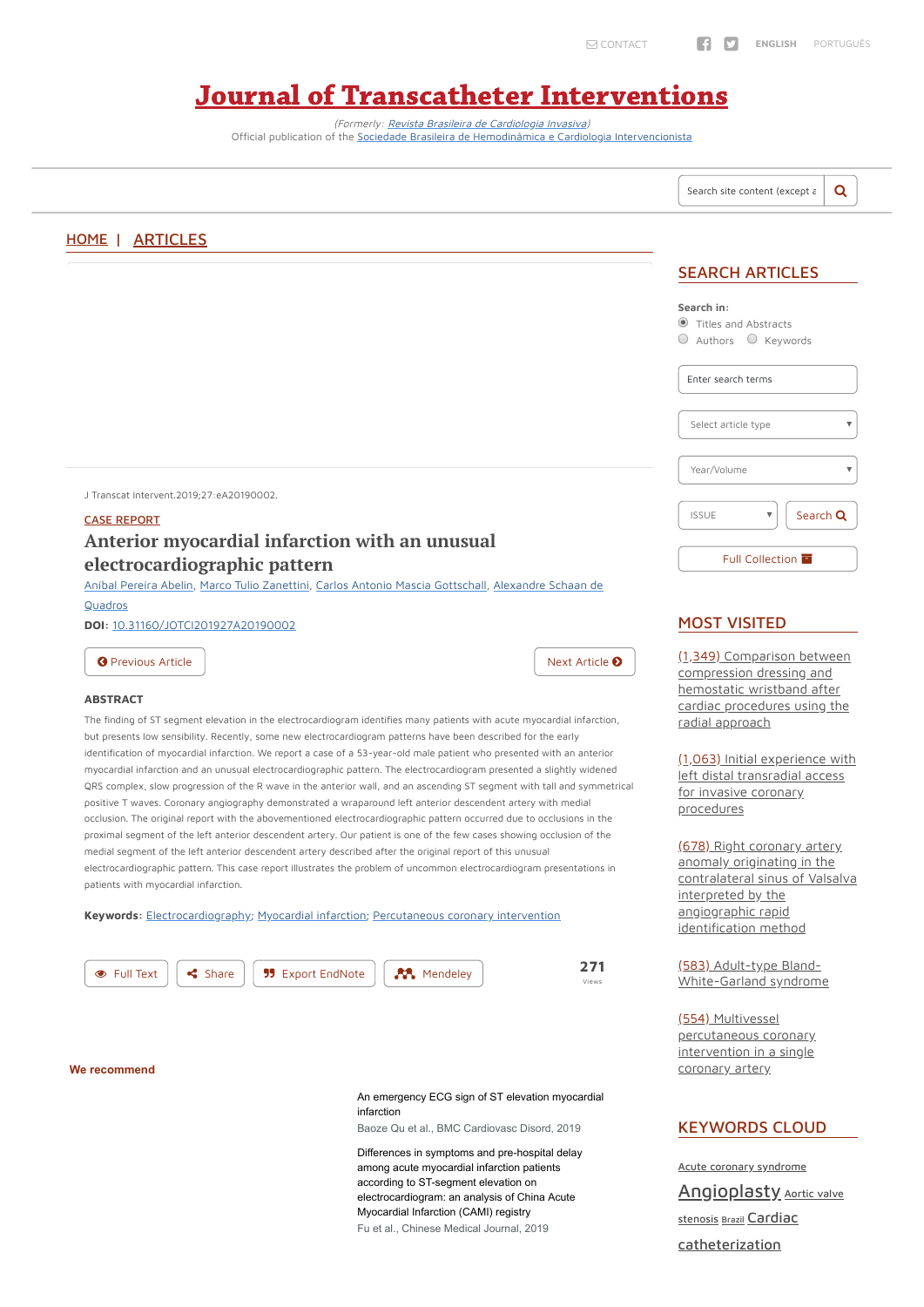Name

Email

Message

SUBMIT

Não sou um robô

reCAPTCHA [Privacidade](https://www.google.com/intl/pt-BR/policies/privacy/) - [Termos](https://www.google.com/intl/pt-BR/policies/terms/) [Effect and Safety of Morphine Use in Acute Anterior](http://www.practiceupdate.com/content/effect-and-safety-of-morphine-use-in-acute-anterior-stemi/64419/6/0/1?elsca1=TrendMD_CPA) STEMI PracticeUpdate, 2018

[CRUK Launches Stratified Medicine Programme](https://www.genomeweb.com/mdx/cruk-launches-stratified-medicine-programme?utm_source=TrendMD&utm_medium=TrendMD&utm_campaign=1&trendmd-shared=1) GenomeWeb, 2011

["Giant R Wave" ECG Pattern During Exercise](https://www.medscape.com/viewarticle/749078?src=trendmd_pilot) Treadmill Test Ana Testa-Fernández et al., Medscape

[Powered by](https://www.trendmd.com/how-it-works-readers) **TREND** MD

## **COMMENTS**

Coronary [angiography](https://jotci.org/article-keyword/coronary-angiography/) [Coronary](https://jotci.org/article-keyword/coronary-artery-disease/) artery

disease Coronary [circulation](https://jotci.org/article-keyword/coronary-circulation/)

[Coronary](https://jotci.org/article-keyword/coronary-disease/) disease [Coronary](https://jotci.org/article-keyword/coronary-occlusion/) occlusion

[Coronary](https://jotci.org/article-keyword/coronary-stenosis/) stenosis Coronary vessel

anomalies [Endovascular](https://jotci.org/article-keyword/coronary-vessel-anomalies/) procedures

[Femoral](https://jotci.org/article-keyword/femoral-artery/) artery [Myocardial](https://jotci.org/article-keyword/myocardial-infarction/)

infarction Myocardial

[revascularization](https://jotci.org/article-keyword/myocardial-revascularization/)

## **[Percutaneous](https://jotci.org/article-keyword/percutaneous-coronary-intervention/)** coronary **intervention** [Radial](https://jotci.org/article-keyword/radial-artery/) artery [Registries](https://jotci.org/article-keyword/registries/)

[Transcatheter](https://jotci.org/article-keyword/transcatheter-aortic-valve-replacement/) aortic valve

replacement

### SITE MAP

| <b>ABOUT</b>             | <b>SUBMISSION</b>               | <b>ISSUES</b>          | <b>CONTACT</b> |
|--------------------------|---------------------------------|------------------------|----------------|
| <u>JOURNAL HISTORY</u>   | <b>EDITORIAL POLICIES</b>       | <u>CURRENT ISSUE</u>   |                |
| <u>ASSOCIATE EDITORS</u> | <b>INSTRUCTIONS FOR AUTHORS</b> | <b>PREVIOUS ISSUES</b> |                |
| EDITORIAL BOARD          | <b>SUBMISSION GUIDE</b>         |                        |                |



**[CHECKLIST](https://jotci.org/checklist/)** 

#### Journal of [Transcatheter](https://jotci.org/) Interventions

| e-ISSN: 2595-4350

® Copyright 2018 - All rights reserved

All content of the journal, except where otherwise noted, is under the Creative [Commons License](https://creativecommons.org/licenses/by/4.0/) of type BY.